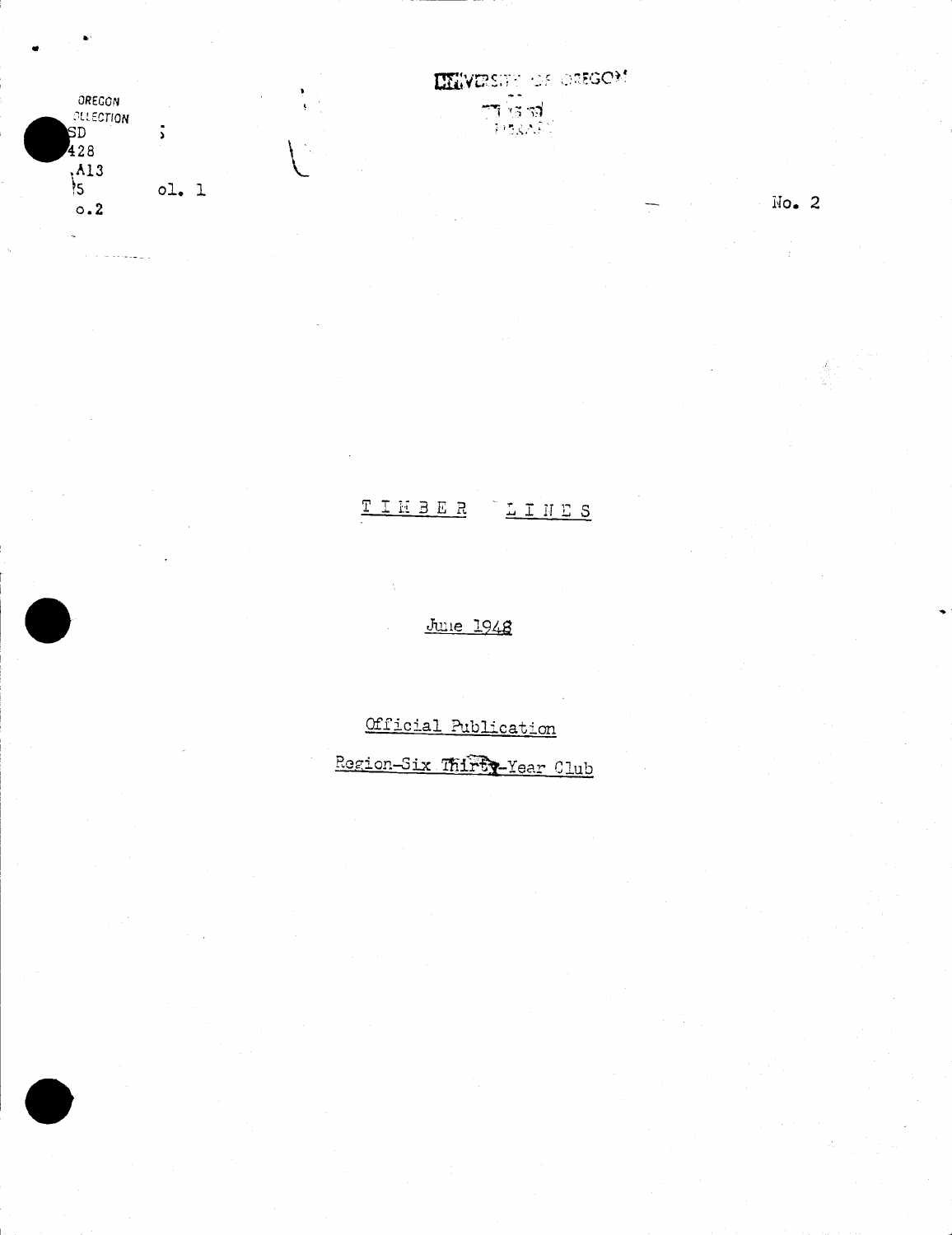

NO. 2 - PUBLISHED NOVT AND THEN BY R-6 THIRTY-YEAR CLUB - June 1948

"Should auld acquaintence be forgot, And never brought to mind? Should auld acquaintence be forgot, And days of auld lang syne?"

## Junior's Second Year:

Junior, in his first appearance we are proud to admit, did pretty well. From<br>some of the parents of obstreperous youngsters he drew applause, from the intolerant a frown or two - but nairy a spankin<sup>1</sup>; and so we again present him for your entertainment, information and approbation.

During the first difficult year of his existence we found news of the "Clan" to be the very essence of Junior's diet, and for a tine his survival hung in the balance. Even the most eminent specialists gave him little chance to ever again appear before you. But, with now and then a news transfusion and a more liberal number of contributions from. his well wishers to supplement his scanty diet, he has survived. So with a slight flush of self-consciousness reddening his alabaster brow, hands frantically trying to find a place to settle down, knees beating a tattoo against his pants, he again stands before you ready to speak his lines.

### THE ANNUAL DINNER LEETING:

The fourth annual meeting of the Forest Seryice Thirty-Year Club was held at the Reflection Room of the Nortonia Hotel, April 22, 1948.

C.

The guests began assembling shortly after 5:30 p.m. and from then on the buzzing increased until dinner was served at 6:45.

Albert Wiesendanger officiated at the punch bowl and did the job very professionally. The room. was soon so crowded that it was difficult to move about freely and some of those "trapped" in the punch room made the best of the situation.

The dinner was excellent. The entree was roast sirloin of beef, both red and'<br>brown. Some of the red meat was a little wild, but by and large all fared very well. The supper was really a noisy affair, but the honors went to the men.

Harry White assisted by Ivy Boeck led the group singing. The party response was much better than usual as Harry had taken the precaution to provide each with the words of the songs. That is always an advantage to the leade prociated by the singers.

 $-1-$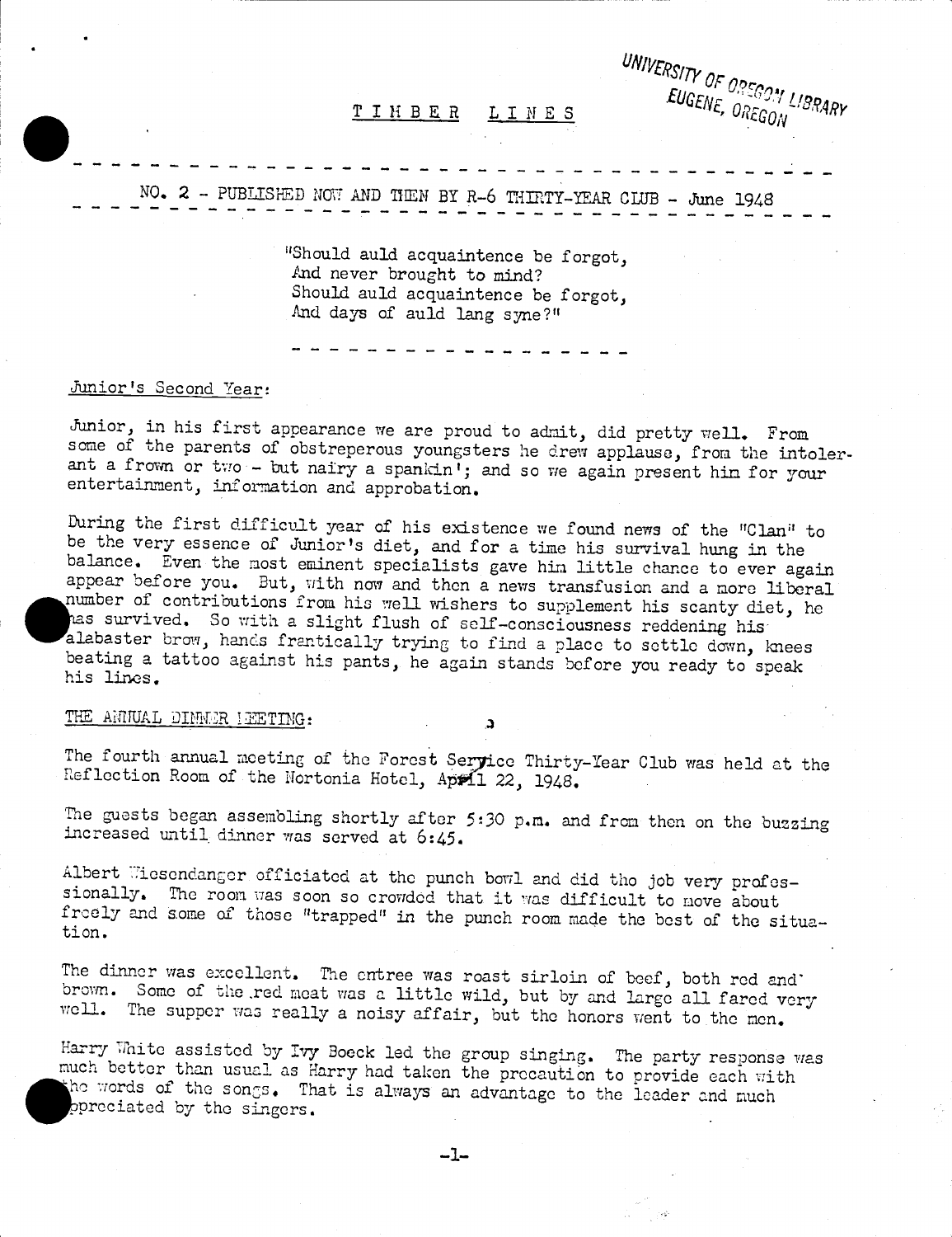The registration book showed the following in attendance:

Fred E. Ames C. A. Bennett Grover C. Blake Ivy Boeck Gilbert D. Brown Helen Brown F. H. Brundage Liary C. Brundage Elizabeth S. Buck Shirley Buck Kirk P. Cecil C. C. Clark Gertrude L. Conroy Carl H. Ewing Ruby F. Ewing James Frankland Ilrs. & lirs. Spencer Goodrich J. B. Gordon J. A. Hall V. V. Harpham Enma G. Johnson Herman L. Johnson Ira E. Jones

Mr. & Mrs. John C. Kuhns Mr. & Mrs. Scott Leavitt . J. Halcolm Loring Zella Manwaren Isabell Merritt M. L. Merritt Mr. & Mrs. Glenn Mitchell Emma Morton In. & Hrs. A. T. Hoses Mary E. Munger Thorton T. Hunger Hr. & Hrs. Dave Noren Edna Patchin Herb Plumb George W. Root Chas. D. Simpson lir. & lirs. Foster Steele Luella II. Thompson IIr. & Iirs. A. O. Waha Harry White H. G. Whitney Ir. & Irs. Albert Wiesendanger

#### ANNUAL ELECTION OF OFFICERS:

The results of the annual election are noted in the above report on the annual dinner meeting but just to make it official we give it here in detail:

A total of forty-two ballots were cast for the candidates and the following were declared elected by the committee:

> President . . . . . . . . . K. P. Cecil

The amendment to the by-laws to provide for one set of candidates only for president and vice-president, and for declaring the candidate receiving the highest number of votes president and the other candidate vice-president, was<br>approved by a vote of 34 for to 3 against.

#### THEY HADE IT:

Thirty years is a long look ahead but to these old timers who have or will have completed thirty years of service in 1948, it seems only yesterday when they started in. Here they are to swell the ranks of the Thirty-Year Club:

Frederick Furst, Siuslaw H. J. Stratford, Fiscal Control Arthur T. Hoses, Operation Harry W. Elofson, Venatchee Carl II. Ewing, Umatilla<br>Robert E. Foote, Chelan Ralph W. Hussey, Timber Hgt.<br>Emma Horton, Inf. & Educ. James Frankland, Engineering

Robert W. Thomas, Siskiyou Hotel ... Hotel, Shoqualmie<br>George R. Wright, Chelan<br>Gertrude L. Conroy, Fiscal Control<br>Roy A. Elliott, Willamette<br>Armold Arneson, Snoqualmie Arnota Arneson, Susquerer<br>IIrs. Helen Griffin, Timber Higt.<br>Luella H. Thompson, Pers. Higt.<br>Victor H. Flach, Surveys & Haps

 $-3-$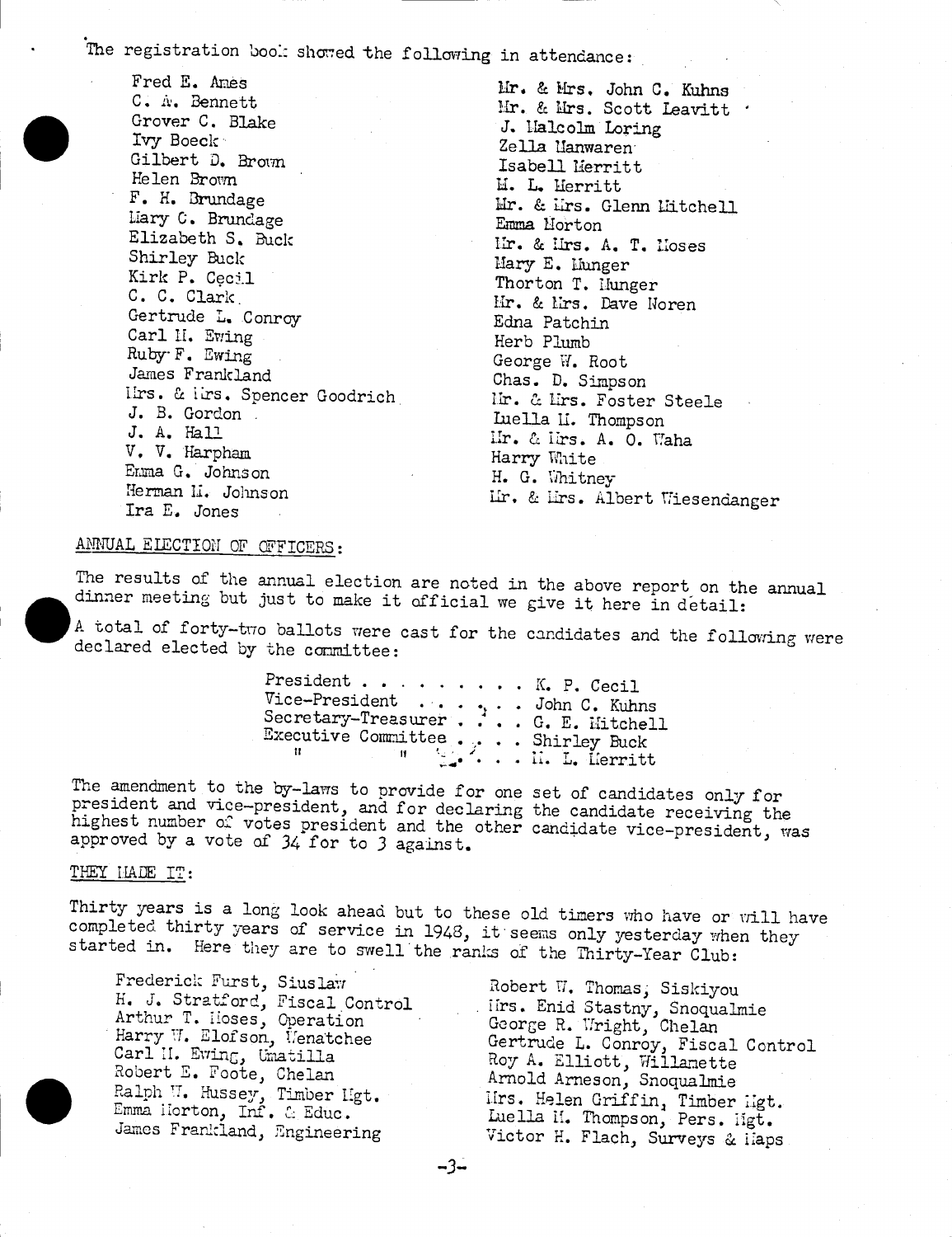#### OUR GOOD DEEDS FOR THE YEAR:

The Club has continued to pay the freight and send to all retired members copies of the News Digest. 'Te hope you are receiving your copies regularly. If not, please notify the Secretary.

Additional 30-year emblems were purchased to meet the needs of the year and all who are eligible have been given this award by the Regional Forester. The Club will continue to finance this project out of dues and gifts received.

A bronze plaque was placed on top of Larch Mountain on the Iit. Hood Forest marking and naming the view point, now known as "Sherrard Point" as a memorial to former Supervisor Thomas H. Sherrard. The idea originated among his former friends and co-workers. Word was passed around and donations in the following amounts were received by the Club:

| Regional Office employees  | \$20.00     |  |
|----------------------------|-------------|--|
| Oregon Liotor Association  | 5.00        |  |
| Julius Kummel              | 1.00        |  |
| T. T. Lunger               | 1.00        |  |
| P. A. Briegleb             | 1.00        |  |
| F. L. Horavets             | 1,00        |  |
| Sinclair A. Wilson         | 1.00        |  |
| R. W. Cowlin               | 1.00        |  |
| Fred Holleil               | 1.00        |  |
| Stanley Walters            | 1.00        |  |
| C. J. Buck                 | 1.00        |  |
| Albert Wiesendanger        | 1,00        |  |
| Professional Business Club | 5.00        |  |
| Hazama Club                | 5.00        |  |
| Thirty-Year Club           | <u>3.35</u> |  |
|                            | 348.35      |  |
|                            |             |  |

The bronze tablet or plaque is  $12$ " x  $18$ " and contains the following inscription:

#### SHERRARD VIEW POINT

NALD IN HONOR OF THOLAS H. SHERRARD, FOREST SUPERVISOR, HT. HOOD NATIONAL FOREST, 1907 - 1934, WHOSE DEVOTION TO THE FORESTS, FORESIGHT, AND PLANNING LIA THIS AND OThER AREAS AVAILABlE FOR PUBLIC USE AND ENJOYMENT.

It was placed on the point with fitting ceremony August 3, 1947. Except for the small amount donated from the Club's treasury, the entire cost was contributed by friends of Tom.

#### THE LIAIL BAG:

Letter from Winifred Kilburn, 65 W. 25th Street, Eugene, Oregon:

"The 30-year club pin is received and I thank you. I am returning herewith the button I had.

"I am also enclosing my chock for  $32.50$  as I did not send any money when' you first purchased the emblems. I overlooked it. I am not sure of the amount,

-5-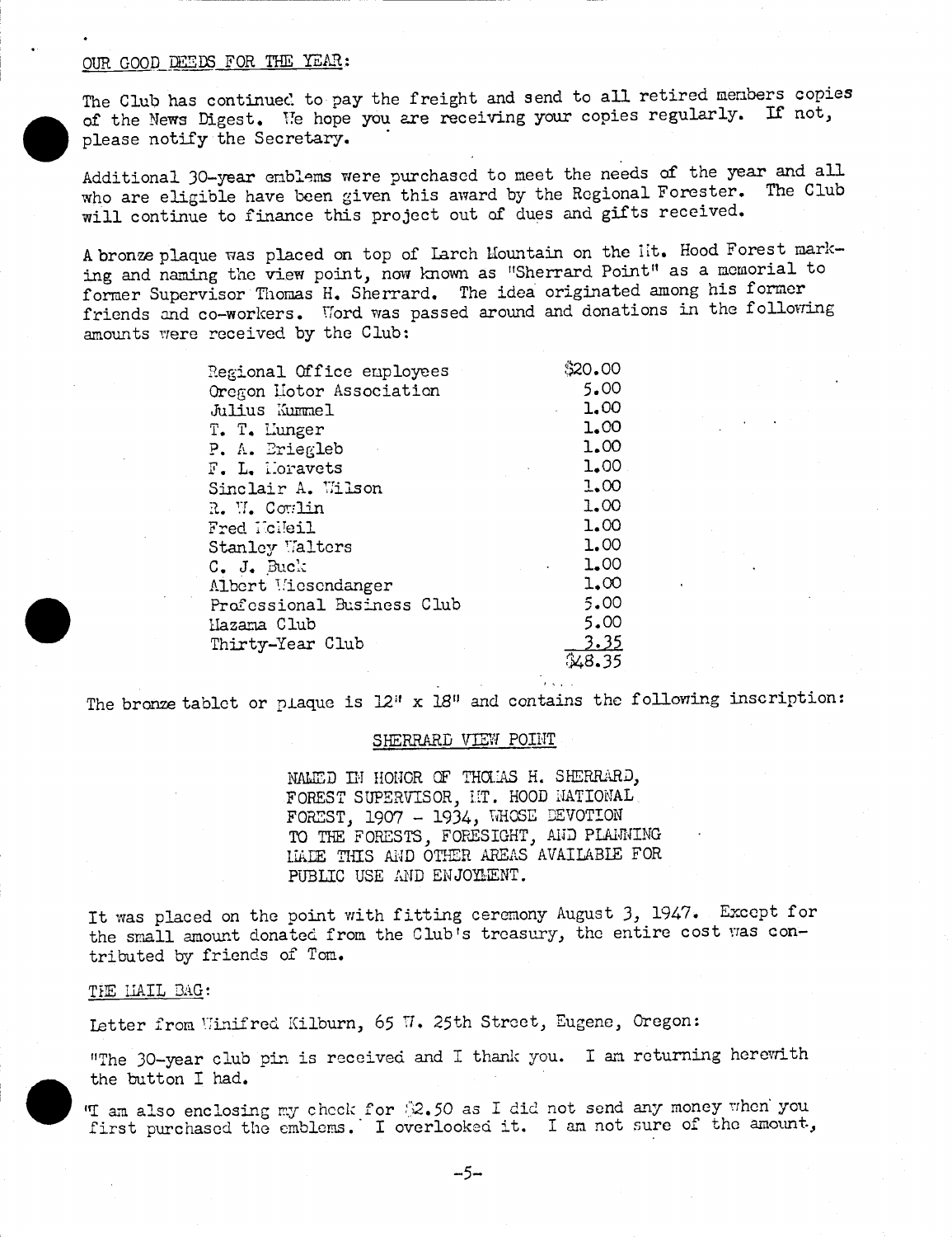"I expect in a few days now to be on my way to Shelter Island Heights on the east erd of Long Island, N. Y. Quite a number of Portland people visited me there last sumner and I hope to see many more, especially my old Forest Service comrades-in-arms.

"I don't know how much my misguided heart is going to cramp my style, but anyhow there is nothing the matter with me. I am the same as ever. It is just my heart that is haywrire."

\* \* \*\*\*\* \* \* \*

From Ira E. Jones, Route 1, Box 12, Sumner, Washington:

"I sold out at Seattle and bought a place on the Orting Road about one-fourth mile out of Sumner. Have about one-half acre - various idrids of fruit trees, etc. Te are only two miles from our daughter, have nice small 3-bedroom hone with plenty of garden space and I think we will enjoy the place. If anyone in the Forest Service comes this way, look me up. Not much out of the way in driving to Seattle  $-$  just come through Sumner south via the high school, turn right on Orting- Road about one-fourth mile from school. My name is on mail box on right\_hand side of road. Liy new address is Route 1, Box 12, Sumner, Tashington."

#### \*\*\*\*\*\*\*\*\*

From Fred Cleator, 3275 N. E. Stanton Street, Portland 12, Oregon:

"Thy file clerk is a retired old dumbell like nyself. He has lost your recent 30-year Club circular wherein you asked for anecdotes, stories, etc., for publication. So I hereby set and dictate to my dunbskull stenographer and secretary who is also a confounded old annuitant, two anecdotes as per follows:

"Anecdote  $\Lambda$ : In the early summer of 1909, a spruce lookin' beefy young feller with first-clasa horseflesh and outfit rode out of the North (mebbee from north of Lit. Hull) and net me and my outfit about a day's ride north of Okanogan which in that year of our Lord was on the east side of the old Chelan National. Them really was the days.

"Yes, it was none other than Glenn Uitchdll, which at that time had a very sweet face and disposition. With my appetite and backin' he started right in bein' a camp cook and altho the Forestry Service aimed to spoila good chef, he does a fair job at it yet.

The and Glenn and our horses toiled and sweated together, and fed mosquitoes on boundary work up 'til a day or so before July 4. At which tine, as the vie were one with but a single thought, quaintly forgetting the beauties of Nature, we remembered the cuties of Okanogan and spurred saddle horses down to Okanogan for the fireworks and celebration.

"Just a bit late and mebbee too dusty lookin' for a hotel room, we were still able to get beds for horses and selfs at the livery stable. A few drunks selected or was forced to the same hostellery, three of them as I remember getting no futher than the manure pile at the back door; but me and Glenn made

-7-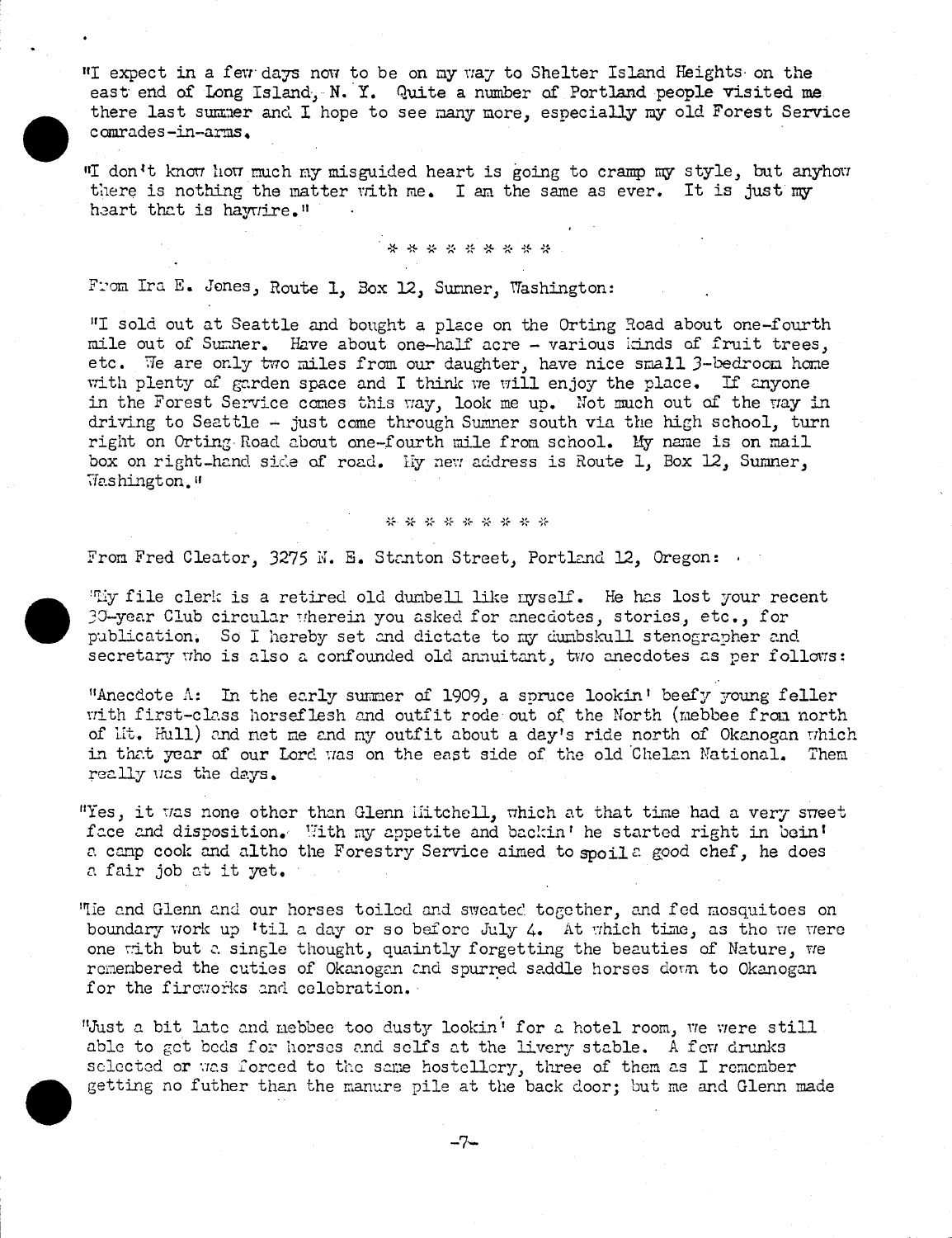From Josephine Blevins, 603 South Riverside, (City and State not known):

The received your invitation to join the Thirty-Year Club sometime ago but was too ill to send in his reply, but now I'm happy to report a great improvement. He is out of the hospital now and gaining a little every day. It was true he was as low as any man could be and live - blood count 16 where it should have been 80 or 90, but after 6 blood transfusions he was able to leave the hospital a month to a day from the time he entered.

"We are living in our house trailer here at 603 South Riverside so when you are this way, drop in.

"Olive was married last Sunday to a Frank Pruitt from Texas. They left for Los Angeles as soon as the ceremony was over for the honeymoon.

"Lee is now sitting out in the shade listening to world series.

You will find enclosed check for dues to Thirty-Year Club. Hope it 's not too .late.'

Editor's note: lee passed away shortly after this letter was written.

\* \* \* \* \* \* \* \* \*

From Stanley Walters, 523 Bon Air Way, La Jolla, California:

find l.00 for iernbership in the Club if that is all right with you.

"Having had something to do with the growing of timber, I am now putting it in to use such as houses, fences, garages, etc. Lot of fun and good pay.

"We like it here very much and if any of you come south, be sure and look us up.

"Thank you very much for the Digests, they were very welcome. No. 2 common lumber retails here for \$107.00 per M."

\* \* \* \* \* \* \* \* \*

From Clark Liles, 1605 N. E. 49th Avenue, Portland, Oregon (Retiree from R-4):

"My wife and I want to thank you for your kind invitation. It is very much appreciated.

"Mrs. Hiles however is suffering very much from asthma and I have to stand by to give intravenous shots when her attacks become too severe. We, therefore, have been unable to venture very far fran home, sorry to say.

"We believe, however, that Mrs. Miles' condition is slowly Improving and hope very much we will be able to get out and meet more of the R-6 bunch in the near future.

claims whatsoever on your time or hospitality. Again - thanks a lot." We are very appreciative of the R-6 interest in us old R-4 retirees who have no

-9-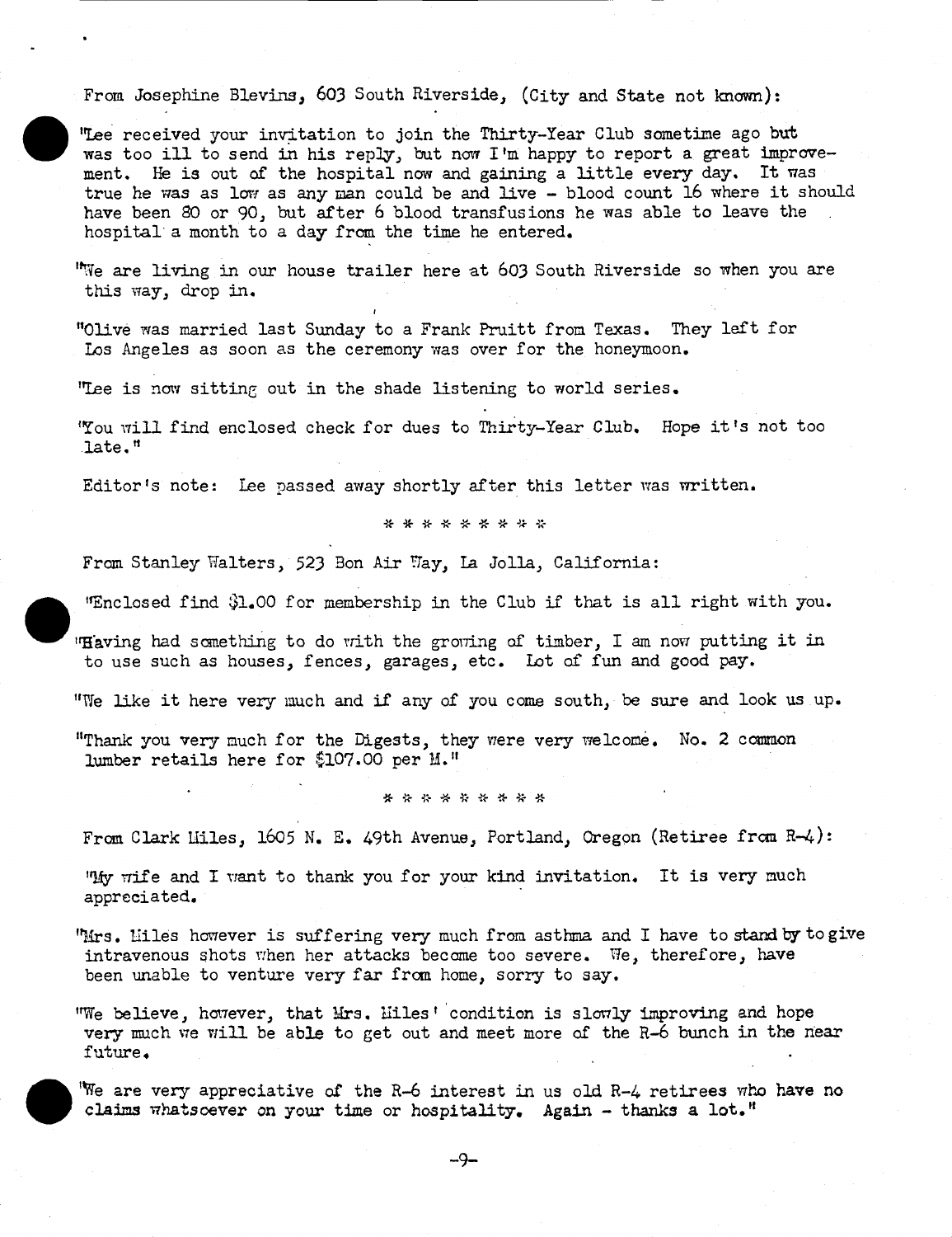#### From Ed. Hanzlik, Regional Office, State & Private Forestry:

"Reference to your note regarding news. Please place brief note regarding passing away of Urs. Hanzlik on Harch 21, 1948, at Tanner Hospital in Santa Rosa, California. Also that I am still plugging away at management problems as Chief of Section of Cooperative Forest Lianagenent of the Division of State & Private Forestry."

#### \* \* \* \* \* \* \* \* \*

From A. 0. Waha, Route 8, Box 1130, iiilvraukie, Oregon (On lake Road 1 mile east of Liilwaukie):

"Time was when I gloried in rain and more rain. Now that I no longer worry about forest fires, but have my chief interests in gardening and horticulture, my point of view has changed. An exceedingly wet spring simply means that practically all of your delayed work must be done when the weather clears, which naturally bothers an old retiree who would much profer to take it easy.

"But I find the simple life in the country most interesting and satisfying. Other than the problem of living within one's annuity, there are only minor matters to be considered, such as the eradication of moles; the selection of the right kinds of fertilizers and insecticides; the placement of flowers, shrubs and trees; whether the high cost of chicken feed warrants keeping a small flock; or why all of my bird houses do not attract the most desirable occupants. Yes, indeed, life can be that simple.

However, this does not mean that I am not interested in keeping up with forestry developments, particularly in the forests of. Region 6 or in current affairs. But, I find that I read far less than I had planned to after retirement. Probably for the reason that it is easier to stay awake when listening to the radio.

"To have time to enjoy the company of my three year old grandson and watch his development is a fine experience that is largely denied to those who are still 'in the harness'.

"Time passes all too quickly regardless of the fact that your time is your own and you are not working under pressure. On a three acre tract that is fairly well developed, one never lacks for work of one kind or another. For one who likes to work with his hands and enjoys growing various things, the life is fine but for others not so disposed, it would be considered drudgery.

"It has been said that few.people really live because they have never become sufficiently interested in life to live it. I like to think that I am really living."

-II-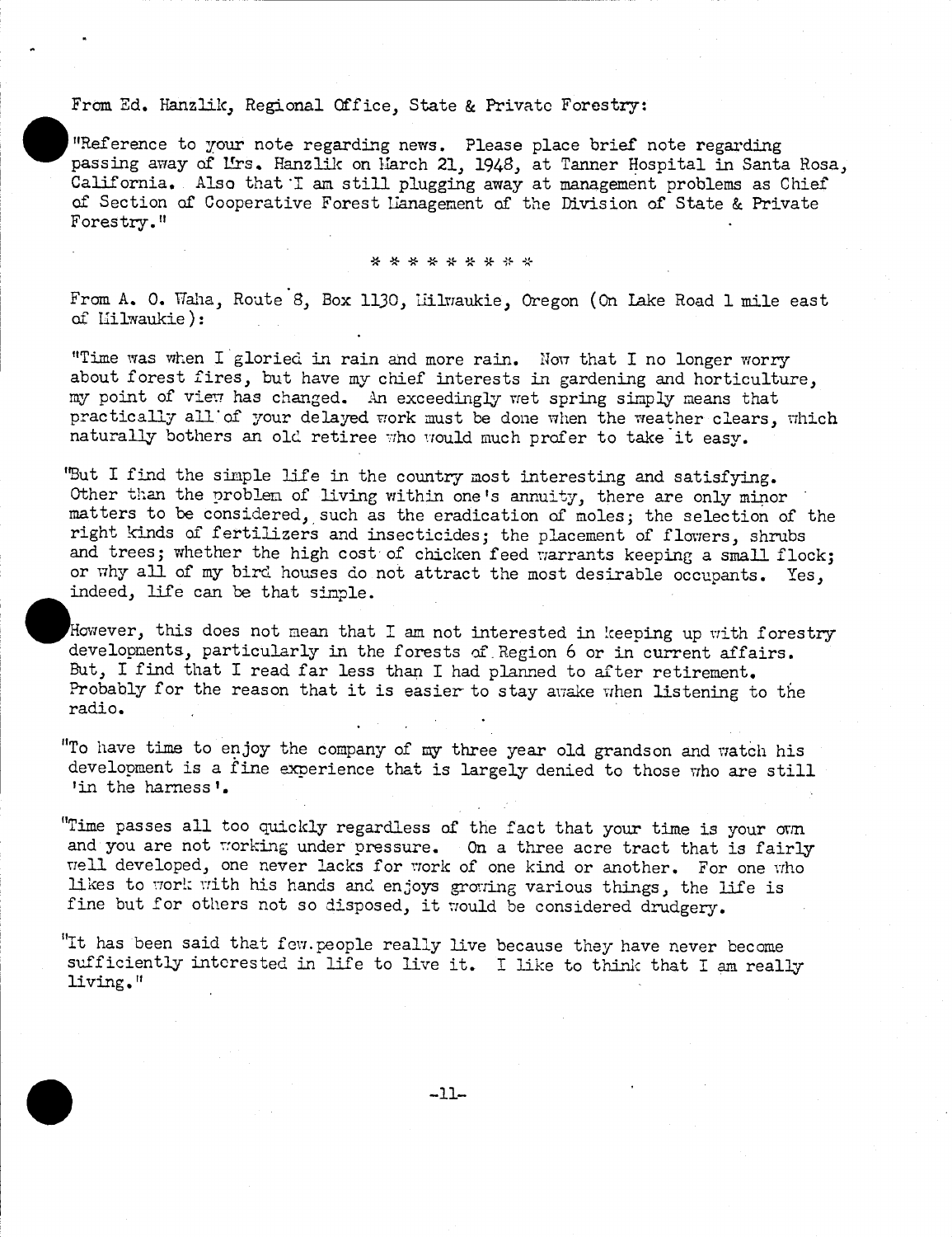A short time ago we were favored with a most enjoyable visit from Fred Viehmeyer, a 30-year Clubber and retiree with some 35 years of service, At one time, Fred as we performed 'contributed time' jobs and shared the same campfire. It was nice to see Fred after all these years and we lived again many pleasant as well and I were rangers on adjoining districts and, on occasion, tramped snow together nice to see Fred after all these years and we lived again many pleasant as well as unpleasant experiences of the long ago. Don't whisper a word to anyone but Fred likes to talk about people (and so do I) and, during the couple of days that we were together, just about all you old timers got talked about. Did your ears burn? When folks talk about old timers of the Forest Service the said talk seems to be complimentary though so I hope you will forgive Fred and I just this once.

AU in all, I am getting a lot of enjoyment out of retirement. Te like Roseburg very much although it is growing so fast we can't keep up with it. I have an ambition to some time pake a trip to the Atlantic seaboard and way points. The ambition to some time make a trip to the Atlantic seaboard and way points. existence of the Washington Monument, the Smithsonian Institute, the Mational Library, the Statue of Liberty, the Gettysburg battlefield, the capital building, etc., is all hearsay with me and how can I be expected to believe such things exist unless I can see them for myself. So I am looking forward and hoping. Glad to know that TILBER LILES is being revived."

\* \* \* \* \* \* \* \* \*

From Foster Steele, 3815 N. E. 34th Lvenue, Portland 13, Oregon:

"I have enjoyed the twenty-two months of retirencnt. They have been short in a material way but I think I have put more living into those twenty-two months, then into one like nexted during we life time. months, free from the worries of forest fires, management, time schedules, alarm clocks and work plans. During this period I have accomplished exactly nothing months than into any like period during my life time.

"Mrs. Stoele and I have traveled a bit but not extensively. Last summer we camped thru some of the forests and parks of Idaho and Wyoming, visiting many places we knew when we were young in the Service - some of my old ranger districts and forests. I had the unique experience of examining a selectively cut area of Douglas-fir where I had marked the trees for cutting, disposed of the slash by piling and burning and scaled the timber more than forty years ago. Believe it or not, that selectively cut stand looked mighty good with 30 to, 40-year old reproduction coming in everywhere and the trees that were left now ready for harvesting. No cutting had been done there since the operation I supervised moved out. It has been good meeting old friends in other regions and viewing the progress they are making in forest and range management.

"Time passes all too quickly, or maybe I am slowing down, anyway I find the hours and days full of interesting things to do, many of which I fail to accomplish. The up-keep of our' home in Portland interferes with my fishing to some extent and I am accumulating a lot of 'goat feathers' thru non-profit activities but I like it. liost of all, I like seeing the old friends of Forest Service days and nothing makes me happier than to meet them or hear from them. That's why I like the Thirty-Year Club. Good luck to all of you."

-13-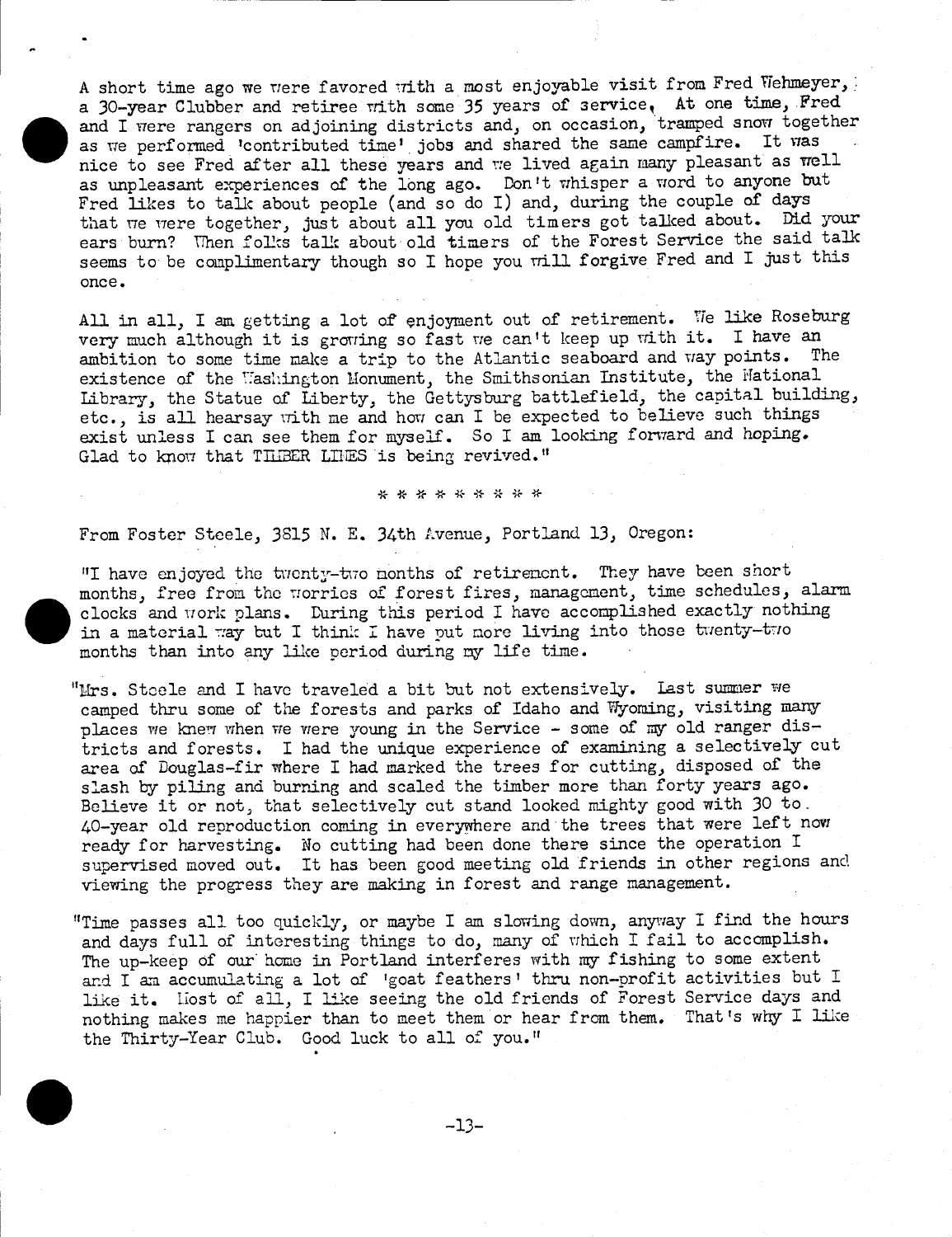From R. S. Shelley, 1025 Norkenzie Road, Eugene, Oregon:

"Received your card of Hay 11 and Timber Lines. It was waiting for me when I returned. from wandering around. the United States, visiting grandchildren in Idaho and Illinois, a little business and a lot of other things.

"A nev land cruiser added to our comfort. But Oklahoma and Texas are not ideal spots in late June.' One of our niciest days was from Lakeview home via Fremont Highway. One of the fine things about a vacation is coming home.

\* \* \* \* \* \* \* \* \*

"Tell all I started out to say was I would have written you a line if I'd gotten your card on time.<sup>11</sup>

From J. Raphael, 1715 Yew Street, Salem, Oregon:

1Reference is made to your letter of Ju]y 8.

"I entered the Forest Service enployment July 1, 1905 and retired August 31, 1941, working continuously with no forced layoff or loss of time, giving me more than 36 years' service."

#### \* \* \* \* \* \* \* \* \*

From John C. Kuhns, Regional Office, Information & Education:

"One of the objectives of the 30-Year Chemistric Service alumni with a keen interest in contract the service who are out of the club Timber Lines "One of the objectives of the 30-Year Club is to have a well informed Forest Service alumni with a keen interest in current happenings in the Service. For those who are out of touch with the old gang and who are unable to attend the annual meeting of the club, Timber Lines can servo as a medium for exchange of information.

"At any rate, here are a few news notes from the division of Information and Education:

"You've all heard about the Columbia River flood, but how many know what happened back in the national forests? The Chelan was hit the hardest, but the Wenatchee, Umatilla and Whitman suffered heavy damages from flood waters, and all except the Ochoco, Olympic, Siskiyou and Rogue River reported some damage. The latest estimate of costs of repairing or replacing roads, trails, bridges, buildings, recreation improvements, etc. is 33,877,lOO. Fortunately, Congress made funds available to the Forest Service just before it adjourned so that the work of' repairing damages can be started promptly.

upstream watershed management to determine what practices will best retard or The flood served to revive the subject of the effectiveness of dams on main streams versus management practices on the headwaters in averting disastrous floods. The engineers state that. if the dams had been built that they had advocated, the recent disaster would have been prevented. Some Foresters are inclined to believe that logging, forest fires and over-grazing were important contributing factors. A logical question seems to be: 'Will it be cheaper to build dams to test the engineers' theory than to conduct intensive research in